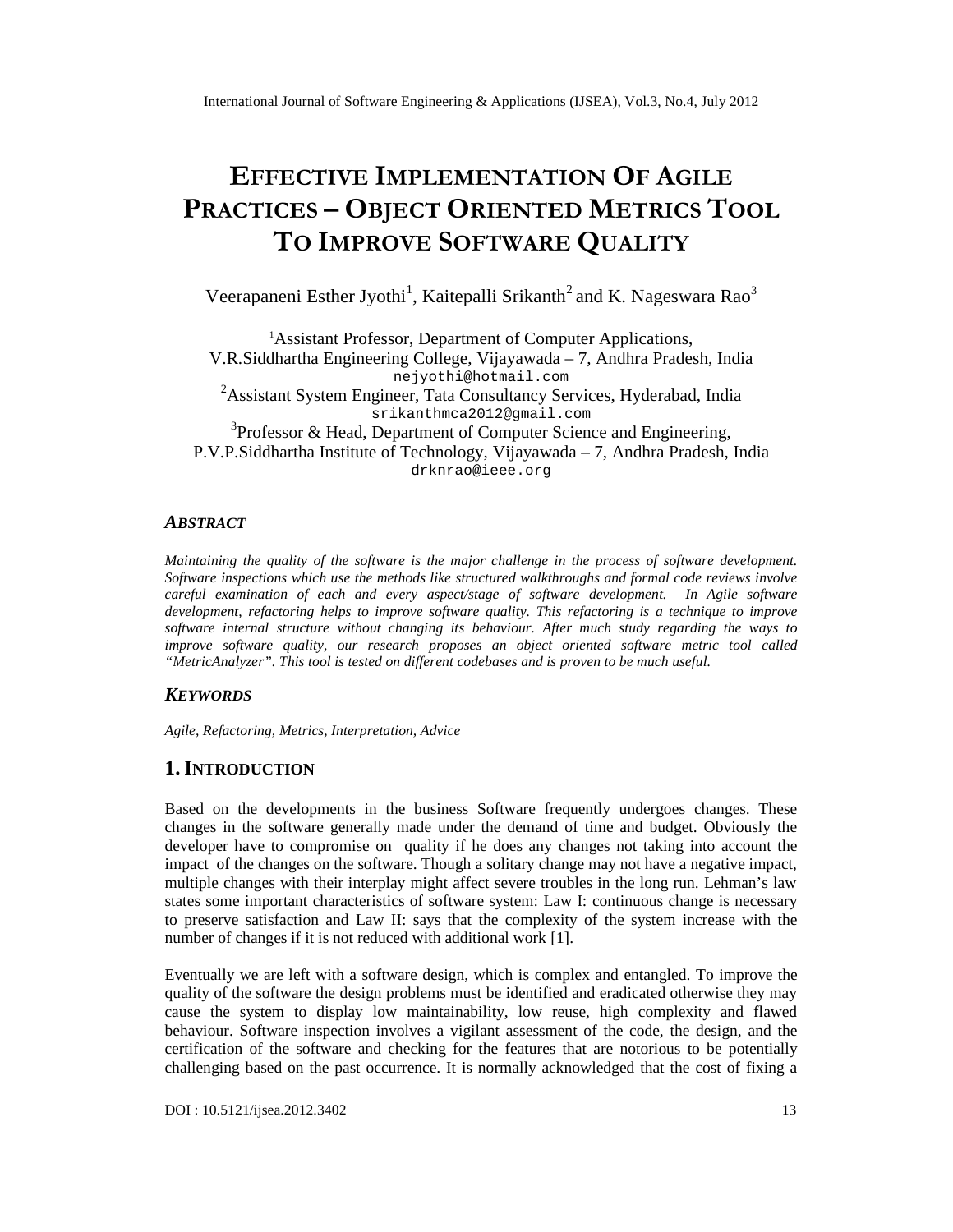bug is much lower when that bug is found earlier in the development cycle. Refactoring is a technique to improve software internal structure without changing its behaviour [2].

We tried to detect the code smells [3] in the codebase of a java project by using our tool called "MetricAnalyzer". This tool examined the code and has come up with an advice to refactor in order code to improve the software quality. This process involves different phases.

This research paper is organised into different phases systematically as follows:

Section 2: Decide upon Metrics [IDENTIFYING PHASE] Section 3: Apply metrics on codebase [EVALUATION PHASE] Section 4: Result analysis [INTERPRETATION AND ADVISING PHASE] Section 5: Refactoring the codebase [APPLICATION PHASE]

# **2. IDENTIFYING PHASE**

Object-oriented design and development is becoming very popular in today's software development environment. It entails not only a special approach to design and implementation; it requires different software metrics. Since object oriented technology exploits objects and not algorithms as its elemental building blocks, the approach to software metrics for object oriented programs must be different from the standard metrics set. Some metrics, such as lines of code and cyclomatic complexity, have become accepted as "standard" for traditional functional/ procedural programs, but for object-oriented, there are many proposed object oriented metrics in the literature.

Object oriented metrics was to focus on the primary, critical constructs of object orienteddesign and to select metrics that apply to those areas. The suggested metrics aresupported by most literature and some object oriented tools. The metrics evaluate theobject oriented concepts: methods, classes, complexity and inheritance. The metrics focuson internal object structure that reflects the complexity of each individual entity andon external complexity that measures the interactions among entities. The metricsmeasure computational complexity that affects the efficiency of an algorithm andthe use of machine resources, as well as psychological complexity factors that affect the ability of a programmer to create, comprehend, modify, and maintain software.

Table 1 presents an overview of the metrics applied he "MetricAnalyzer" tool for object oriented systems.

| <b>Metric</b>                | <b>Object Oriented</b><br>Concept | <b>Measurement Method</b>                 |
|------------------------------|-----------------------------------|-------------------------------------------|
| <b>TNOA</b>                  | Class                             | <b>Both Static and Instance Variables</b> |
| Number of Attributes         |                                   |                                           |
| <b>WMPC</b>                  | Class                             | <b>Both Static and Instance Methods</b>   |
| Weighted Methods per Class   |                                   |                                           |
| <b>NOCP</b>                  | Package                           | All the classes in a Package              |
| Number of Classes            |                                   |                                           |
| <b>MIT</b>                   | Class                             | Maximum length from class to Root         |
| Maximum Inheritance Tree     |                                   | node                                      |
| <b>CCIM</b>                  | Method                            | Number of linearly independent paths      |
| <b>Cyclomatic Complexity</b> |                                   | in the Method                             |
| <b>SIZE</b>                  | Class                             | Non Comment and Non Blank Lines           |
| Lines of Code                |                                   |                                           |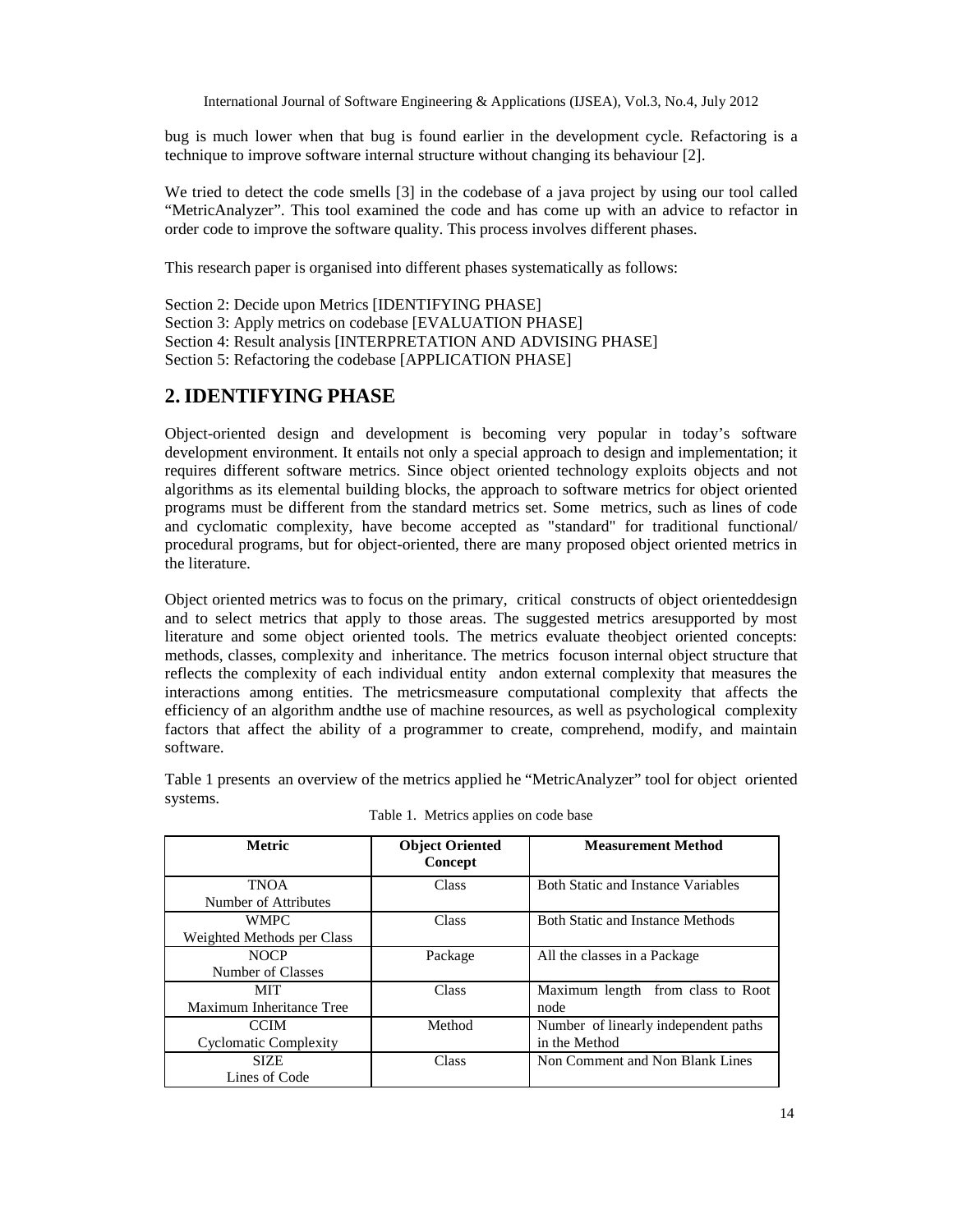

Figure 1. DFD of the MetricsAnalyzer tool

# **3. EVALUATION PHASE**

The Metrics part of the MetricAnalyzer tool applies and extracts information from the development environment. As Figure 2 illustrates, this information may deal with artifacts in the repository (R) or with the Projects themselves (P1, P2, P3).



Figure 2. Process involved in MetricsAnalyzer tool

The following are the code snippets for four metrics TNOA (Total Number of Attributes), WMPC (Weighted Methods per Class), MIT (Max Inheritance Tree), NOCP (Number of classes Per Package) written as a part of "MetricAnalyzer" tool development which are provided for examination.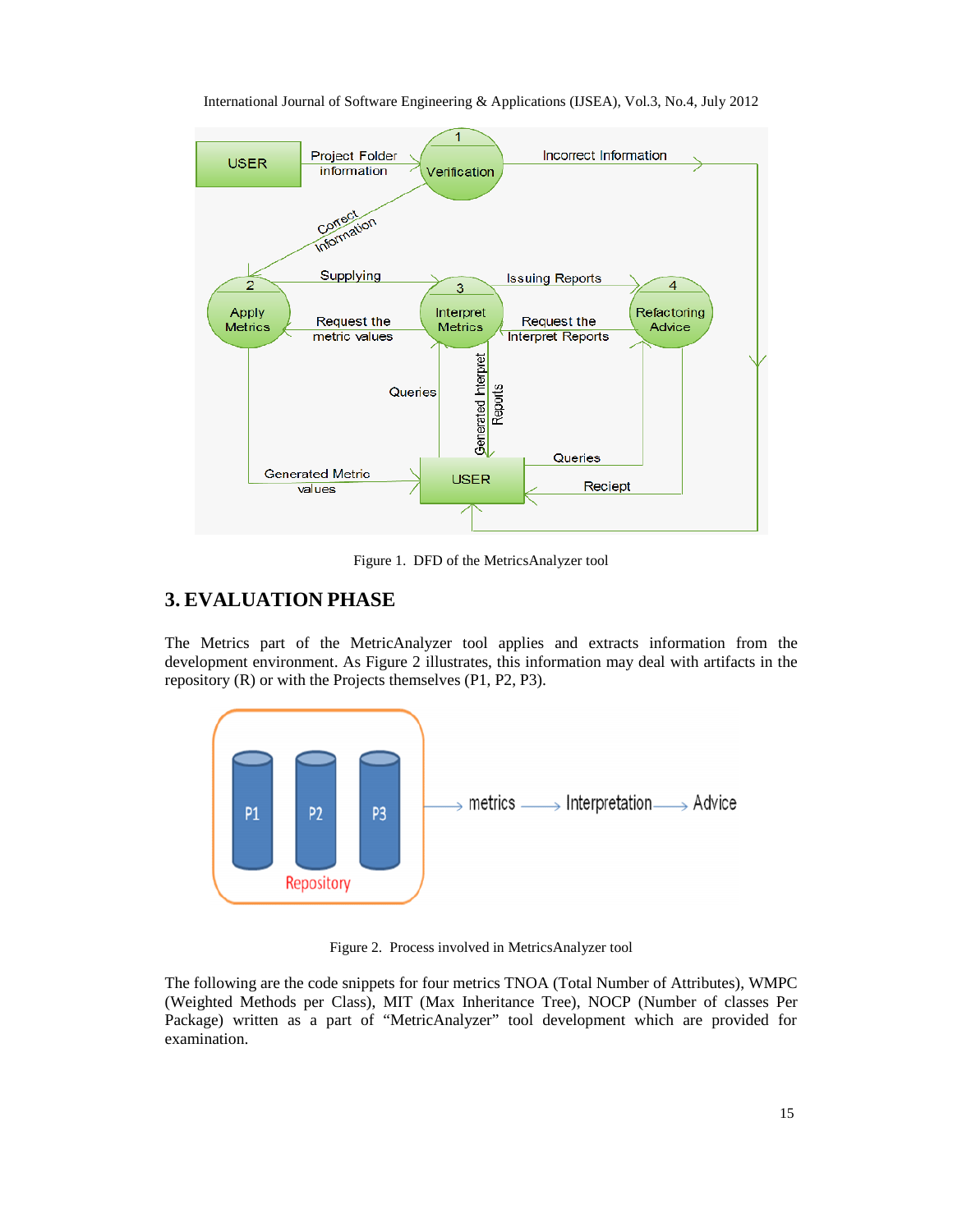## **TNOA (Total Number of Attributes)**



Figure 3. Code snippet for the metric TNOA

#### **WMPC (Weighted Methods per Class)**

```
public int noOfMethods (String cname, String path)
\{File file=null:
      URLClassLoader classLoader=null.
      Class cl=null;
      Method[] m=null:
  try(
       file=new File(path);
       classLoader=URLClassLoader.newTnstance(new URL[]{file.toURI().toURL()})
       cl=Class.forName(cname, true, classLoader);
       m = c1.getDec1 are dMethods();
```
Figure 4. Code snippet for the metric WMPC

#### **MIT (Max Inheritance Tree)**



Figure 5. Code snippet for the metric MIT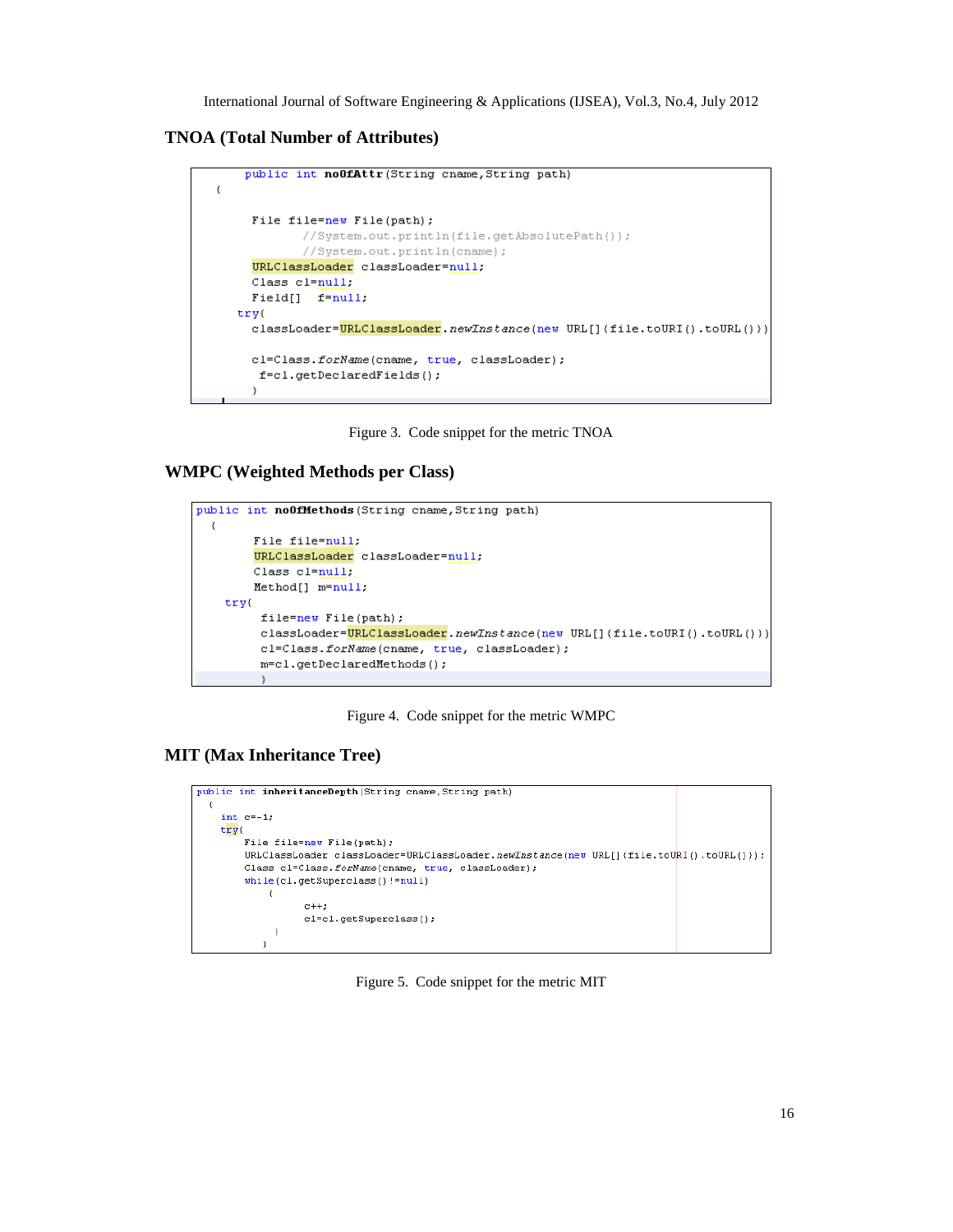#### **NOCP (Number of classes Per Package)**

```
ublic List<String> noOfClasses (File directory, String packageName)
     List<String> classes = new ArrayList<String>();
     int cnt=0:
     File[] files = directory.listFiles();
      for (File file : files)
     €
       if (file.isDirectory())
       €
       assert !file.getName().contains(".");
       <mark>classes</mark>.addAll(noOfClasses(file, packageName + "." + file.getName()));
       λ.
     else if (file.getName().endsWith(".class"))
     \left\{ \right.cnt++;-)
     \,classes.add(packageName);
 classes.add(Integer.toString(cnt));
 return classes;
```
Figure 6. Code snippet for the metric NOCP

# **4. INTERPRETATION AND ADVISING PHASE**

As we can see in Figure 1 and Figure 2, the interpretation part of the MetricAnalyzer takes the extracted metric values in Metric Evaluation Phase from the source code and compare these values with the threshold values of the corresponding metric values. If the extracted metric values lies below the corresponding metric threshold value means that no occurrence of the issue that is being observed and extracted metric values lies above the corresponding metric threshold value means maximum occurrence of the observed issue.

The crucial step in defining the interpretation for the extracted metrics lies in defining the thresholds for metrics. This should preferably be done based on historical data and experience from earlier projects [4]. Industry bench- marks can also be used for this purpose. The thresholds should be monitored and updated as the team learns and its process evolves. The Metrics and the threshold values of these metrics are shown in Table 2.

|                 | <b>TNOA</b> |            | <b>WMPC</b> |            | <b>NOCP</b>         |     |            |  |  |
|-----------------|-------------|------------|-------------|------------|---------------------|-----|------------|--|--|
|                 | Avg         | Max        | Avg         | <b>Max</b> | Avg                 |     | <b>Max</b> |  |  |
| <b>Version1</b> | 35          | 95         | 11.56       | 15         | 3                   |     | 3          |  |  |
|                 | MIT         |            | <b>CCIM</b> |            | <b>TLOC</b>         |     |            |  |  |
|                 | Avg         | <b>Max</b> | Avg         | <b>Max</b> | <b>Total</b><br>Avg |     | <b>Max</b> |  |  |
| <b>Version1</b> | 2.57        | 6          | 3.36        | 56         | 2500                | 500 | 1800       |  |  |

|  |  |  |  | Table 2. Metric values of Version1 |
|--|--|--|--|------------------------------------|
|--|--|--|--|------------------------------------|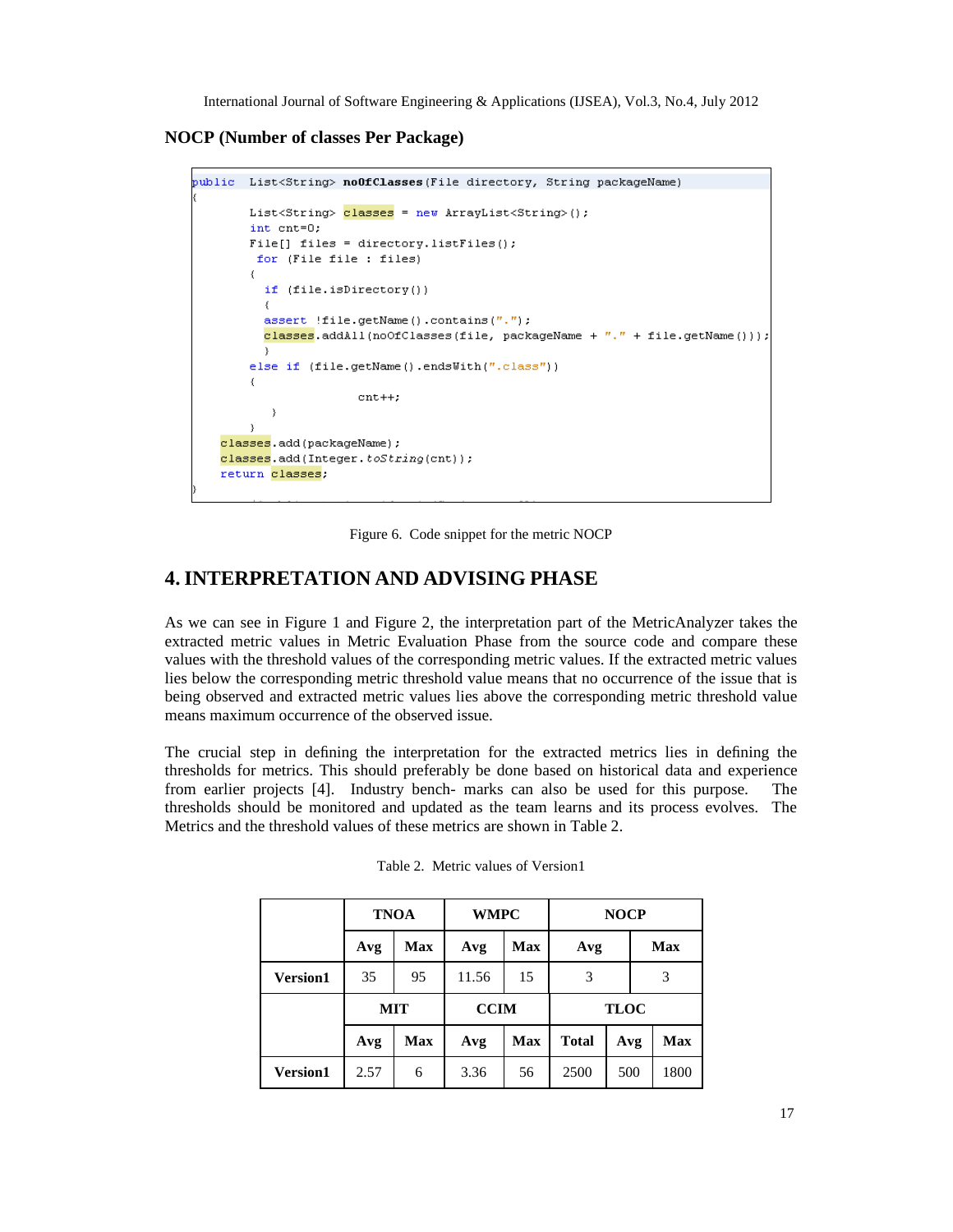The following are the screenshots of the "MetricAnalyzer" tool for all the six metrics TNOA (Total Number of Attributes), WMPC (Weighted Methods per Class), MIT (Max Inheritance Tree), NOCP (Number of classes Per Package), CCIM (Cyclomatic Complexity), SIZE (Total Lines of Code). The red highlighter shows that the value exceeded the metric threshold value.

| Mail ric Analyzar                |                                                                                                               | $\mathbf{L}$ alx |
|----------------------------------|---------------------------------------------------------------------------------------------------------------|------------------|
| Select the Java Project Location | Tirepurse<br><b>El</b> Open<br>⊠                                                                              |                  |
| Project View [An                 | - 6 8 5 8 5<br>Look (n: C My Documents<br><b>Bownloads</b>                                                    |                  |
| Ÿ.                               | <b>Jubrary System</b><br><b>Tay allooks</b><br>"  My Music:<br><b>Bay Pictures</b><br><b>NatBaansProjects</b> |                  |
|                                  | Folder name: 0000 car ments and Setting stepbbly Documents/Library System<br>Files of Lype: All Files<br>٠    |                  |
|                                  | Cancel<br>Opan                                                                                                |                  |
|                                  |                                                                                                               |                  |

Figure 7. Screen shot for selection of project in the "MetricAnalyzer" tool

#### **4.1. TNOA (Total Number of Attributes)**

- It Count the total number of attributes for a class.
- The attributes of a class include the number of static variables and number of instance variables.

Threshold value: A high number of attributes  $(> 10)$  probably indicate poor design. Problem: A class with too many attributes may indicate the presence of coincidental cohesion.

Solution: The class requires ecomposition, in order to better manage the complexity of the model.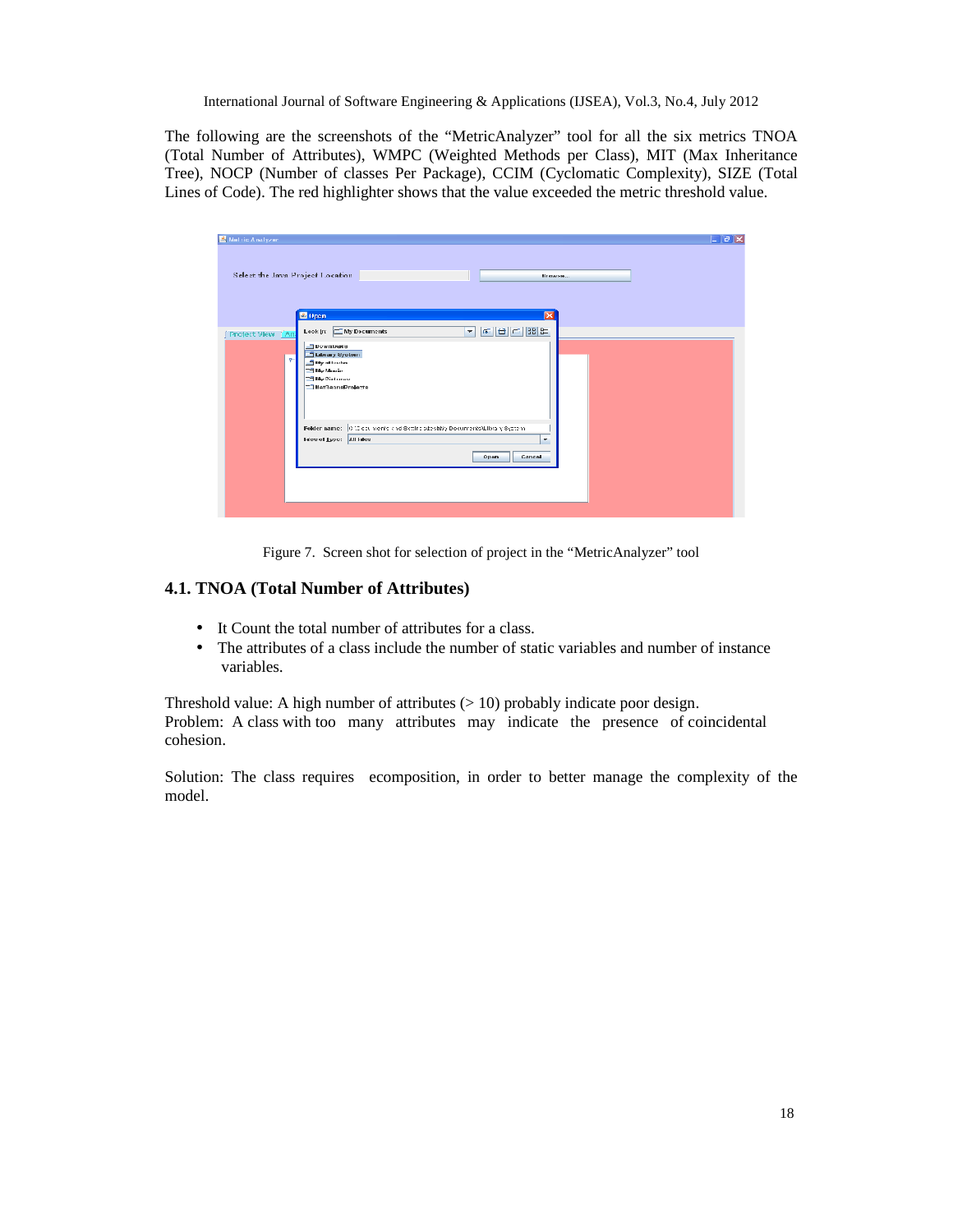|              |                                                              |     | Siele et the Java Project Location (C)Draunants and Batthesitastwy Pocurrents) this y System |                            | REDAVISA                                  |  |
|--------------|--------------------------------------------------------------|-----|----------------------------------------------------------------------------------------------|----------------------------|-------------------------------------------|--|
|              |                                                              |     |                                                                                              |                            |                                           |  |
|              |                                                              |     |                                                                                              |                            |                                           |  |
|              |                                                              |     |                                                                                              |                            |                                           |  |
|              |                                                              |     |                                                                                              |                            |                                           |  |
|              |                                                              |     |                                                                                              |                            |                                           |  |
|              |                                                              |     |                                                                                              |                            |                                           |  |
|              | Project View   Aciatyze Metrics   TriterPret Metrics   Fixit |     |                                                                                              |                            |                                           |  |
|              |                                                              |     |                                                                                              |                            |                                           |  |
| <b>TLOC</b>  |                                                              |     |                                                                                              |                            |                                           |  |
| <b>TNOA</b>  | Class Hame                                                   |     | Yetric Value<br>Threshold Range                                                              | Refacturing Acside         | Dre Causing Yez                           |  |
| <b>WMPC</b>  | trm#ddl-ddlKarromed.                                         | 42  | 2-5                                                                                          | Becompose the class.       | <b>COloruments and Sel.</b>               |  |
| <b>MIT</b>   | trmAddFdttBarrowers                                          | 26. | 2.5                                                                                          | <b>Hacomposa the class</b> | <b>C'Hocuments and Sell</b>               |  |
|              | frmAddFriftBooks                                             | 34  | 2.5                                                                                          | <b>Decompose the class</b> | <b>C: Documents and Set</b>               |  |
| <b>NOCE</b>  | frmAddFriftCategory                                          | 21  | 2.5                                                                                          | Decompose the class.       | <b>C: Documents and Set.</b>              |  |
| <b>CCTAN</b> | <b>frmAddEditCourse</b>                                      | 18  | 25                                                                                           | Decompose the class        | <b>C: Documents and Set</b>               |  |
|              | <b>frmAddEditSections</b>                                    | 22  | 25                                                                                           | Decompose the class        | <b>C/Documents and Set</b>                |  |
|              | <b>frmAddCdftUser</b>                                        | 10  | 25                                                                                           | Decompose the class        | <b>C/Documents and Set</b>                |  |
|              | <b>frmAddEdElYear</b>                                        | 15  | 2.5                                                                                          | <b>Decompose the class</b> | <b>C: Documents and Set.</b>              |  |
|              | <b>firmAuthor</b>                                            | 15  | 2.5                                                                                          | <b>Decompose the class</b> | C/Documents and Set.                      |  |
|              | <b>fimBarrowed</b>                                           | 26  | 2.5                                                                                          | <b>Decompose the class</b> | <b>C: Documents and Set.</b>              |  |
|              | <b>fimBarrowers</b>                                          | 26  | 2.5                                                                                          | <b>Decompose the class</b> | <b>C: Documents and Set.</b>              |  |
|              | <b>ImmBooks</b>                                              | 26  | 2-5                                                                                          | <b>Decompose the class</b> | <b>Croocuments and Set.</b>               |  |
|              | <b>ImmCategory</b>                                           | 26  | 2-5                                                                                          | Decompose the class.       | <b>C: Uocuments and Set.</b>              |  |
|              |                                                              | 26  | 2-5                                                                                          | Becompose the class.       | <b>C'Hocuments and Sel.</b>               |  |
|              | trmCourse                                                    | 23  | 2-5                                                                                          |                            | Becompose the class [201ocuments and Sel. |  |

Figure 8. Screen shot for TNOA metric in the "MetricAnalyzer" tool

## **4.2. WMPC (Weighted Methods Per Class):-**

- It counts all class operations (methods) per class.
- The methods of a class include the number of static methods and number of instance methods.

Threshold value: Between 3 and 7. This indicate that a class has operations, but not too many. Problem: Lack of primitiveness in class operations (inhibiting re-use). Solution: Decompose the class having more methods.

| Matric Analyzer |                                                                                            |             |                                 |                            |
|-----------------|--------------------------------------------------------------------------------------------|-------------|---------------------------------|----------------------------|
|                 |                                                                                            |             |                                 |                            |
|                 | Select the Java Project Location C (Ducchenis and Delline Easter) Documents Library Operam |             |                                 | <b>Browse</b>              |
|                 |                                                                                            |             |                                 |                            |
|                 |                                                                                            |             |                                 |                            |
|                 |                                                                                            |             |                                 |                            |
|                 |                                                                                            |             |                                 |                            |
|                 |                                                                                            |             |                                 |                            |
|                 | Project View   Analyze Metrics   InterPret Metrics   Exit                                  |             |                                 |                            |
|                 |                                                                                            |             |                                 |                            |
|                 |                                                                                            |             |                                 |                            |
| TLOC            |                                                                                            |             |                                 |                            |
| <b>TNOA</b>     | Class Name<br><b>THEPSHERITHERICKS</b>                                                     | Motor Volum | Throshels Hange<br>$\mathbf{r}$ | Petachung Aferce           |
| <b>WMPC</b>     | frmSearch                                                                                  | 10          | $3 - 7$                         | Ä.                         |
| <b>MIT</b>      | <b>TranSections</b>                                                                        | lo.         | $3 - 1$                         |                            |
| <b>NOCP</b>     | frmSettings                                                                                | lo.         | 37                              |                            |
| <b>CCTAN</b>    | frinSplash                                                                                 | lo          | $3 - 7$                         |                            |
|                 | <b>Industries</b>                                                                          | lo.         | $3 - 1$                         |                            |
|                 |                                                                                            |             |                                 |                            |
|                 | frmYear                                                                                    | lo          | 37                              |                            |
|                 | <b>MDLFORM</b>                                                                             | ۱o          | $3-7$                           |                            |
|                 | mdl-unctions                                                                               | lo.         | $1 - \ell$                      |                            |
|                 | mdBArdhods                                                                                 | lo.         | 37                              |                            |
|                 | mdPSQLStatements                                                                           | lo.         | $3 - 7$                         |                            |
|                 | XPShyle Themic                                                                             | lo.         | H                               |                            |
|                 | <b>MDL_FORM</b>                                                                            | 33          | 37                              | Break up the Class & deleg |
|                 | <b>mdFunctions</b>                                                                         | 10          | $3 - 7$                         | Breaking the Class & deleg |
|                 | modelhoos.                                                                                 | I٦          | $\mathcal{L}$                   |                            |
|                 | muscl_statements<br>XPStweTheme                                                            | I٦          | 37<br>$3 - 7$                   |                            |

Figure 9. Screen shot for WMPC metric in the "MetricAnalyzer" tool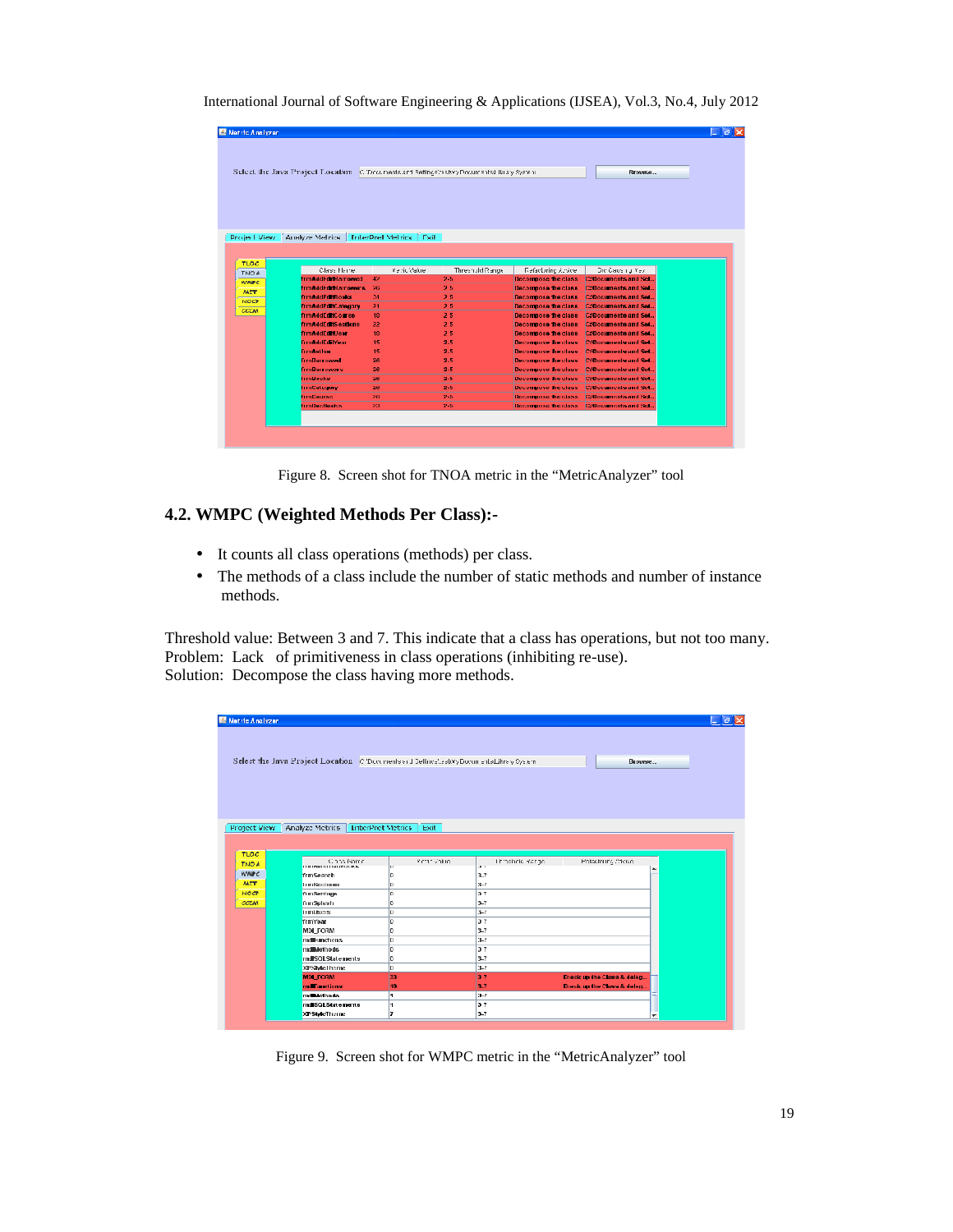#### **4.3. NOCP (Number of classes Per Package):-**

• It Count the Number of classes in a package p. More classes means more complex, because the number of potential interactions between objects is higher.

Threshold value: Maximum 12.

Problem: Reduces the comprehensibility of the system, which in turn makes it harder to test, debug and maintain.

Solution: Extract the classes that are co-related and create the new package.

| <b>E</b> Metric Analyzer   |                                            |                                                                                             |                 |                            |  |
|----------------------------|--------------------------------------------|---------------------------------------------------------------------------------------------|-----------------|----------------------------|--|
|                            |                                            |                                                                                             |                 |                            |  |
|                            |                                            |                                                                                             |                 |                            |  |
|                            |                                            | Select the Java Project Location C (Decoments and Dellings).asky's Documents Library Overem |                 | <b>Beoverse</b>            |  |
|                            |                                            |                                                                                             |                 |                            |  |
|                            |                                            |                                                                                             |                 |                            |  |
|                            |                                            |                                                                                             |                 |                            |  |
|                            |                                            |                                                                                             |                 |                            |  |
| Project View               | Analyze Metrics   InterPret Metrics   Exit |                                                                                             |                 |                            |  |
|                            |                                            |                                                                                             |                 |                            |  |
|                            |                                            |                                                                                             |                 |                            |  |
| <b>TLOC</b><br><b>TNOA</b> | Pacimgo Narro                              | victor Value                                                                                | Threshold Ronge | Profactor ng Adelta        |  |
| <b>WMPC</b>                | I Ibrary System                            | 67                                                                                          | Max 12          | <b>Pidract the Package</b> |  |
| <b>MIT</b>                 |                                            |                                                                                             |                 |                            |  |
| NOCP                       |                                            |                                                                                             |                 |                            |  |
| CCTAN                      |                                            |                                                                                             |                 |                            |  |
|                            |                                            |                                                                                             |                 |                            |  |
|                            |                                            |                                                                                             |                 |                            |  |
|                            |                                            |                                                                                             |                 |                            |  |
|                            |                                            |                                                                                             |                 |                            |  |
|                            |                                            |                                                                                             |                 |                            |  |

Figure 10. Screen shot for NOCP metric in the "MetricAnalyzer" tool

#### **4.4. MIT (Max Inheritance Tree)**

- It calculates the longest path from the class to the root of the inheritance tree.
- •

Threshold value: The value of DIT must be between 0 and 4

Problem: Classes with high DIT indicate that It Compromise encapsulation and increase complexity

Solution: Decompose the class that having the high depth of inheritance tree.

|               |                                                                                          |                                          |                   |                              | $ \sigma$ $\sim$ |
|---------------|------------------------------------------------------------------------------------------|------------------------------------------|-------------------|------------------------------|------------------|
|               |                                                                                          |                                          |                   |                              |                  |
|               |                                                                                          |                                          |                   |                              |                  |
|               | Select the Java Project Location COD currents at Lietting-GodWyToncan -hist dosy (ys em- |                                          |                   | I la rayunces                |                  |
|               |                                                                                          |                                          |                   |                              |                  |
|               |                                                                                          |                                          |                   |                              |                  |
|               |                                                                                          |                                          |                   |                              |                  |
|               |                                                                                          |                                          |                   |                              |                  |
|               |                                                                                          |                                          |                   |                              |                  |
| Project View. | Analyze Motrics                                                                          | <b>TitterPref Metrics</b><br><b>Exit</b> |                   |                              |                  |
|               |                                                                                          |                                          |                   |                              |                  |
|               |                                                                                          |                                          |                   |                              |                  |
| TLOC          | C Hoose Floam -                                                                          | Y = m Malue                              | Thestin clicks pe | Palachini : K le ce          |                  |
| <b>TNOA</b>   | <b>TrenCourse</b>                                                                        | a                                        | $\overline{0.4}$  |                              |                  |
| <b>WARC</b>   | <b>Treduelkooks</b>                                                                      |                                          |                   |                              |                  |
|               |                                                                                          |                                          | 0.4               |                              |                  |
| <b>MIT</b>    | <b>Irrid mass</b>                                                                        |                                          | 0.4               |                              |                  |
| <b>NOCE</b>   | <b>Trinkeys</b>                                                                          |                                          | 0.4               |                              |                  |
| CCTAN         | <b>Time legal</b>                                                                        |                                          | 0.4               | <b>Decorripose the Choos</b> |                  |
|               | <b>IrrnReturn</b>                                                                        |                                          | 0.4               | Decorripose the Classe       |                  |
|               | <b>Irrillelurnadilooke</b>                                                               | и                                        | 0.4               |                              |                  |
|               | <b>TrenSooneh</b>                                                                        | ь                                        | 0.4               | <b>Гласитурова Пля СБоза</b> |                  |
|               | TrenSections                                                                             | l۸                                       | 0.4               |                              |                  |
|               | <b>TrriSettings</b>                                                                      | n                                        | 0.4               |                              |                  |
|               | <b>TrrnSplanch</b>                                                                       |                                          | 0.4               |                              |                  |
|               | <b>Irrithesia</b>                                                                        |                                          | 0.4               |                              |                  |
|               | <b>ITTIYesis</b>                                                                         |                                          | 0.4               |                              |                  |
|               | <b>IrrnAddi dillian owed</b>                                                             | m                                        | 0.4               |                              |                  |
|               | <b>Irrifiddi dilliarrowers</b><br><b>Irrinddi dillionkx</b>                              | n<br>o                                   | $B - 4$<br>0.4    |                              |                  |

Figure 11. Screen shot for MIT metric in the "MetricAnalyzer" tool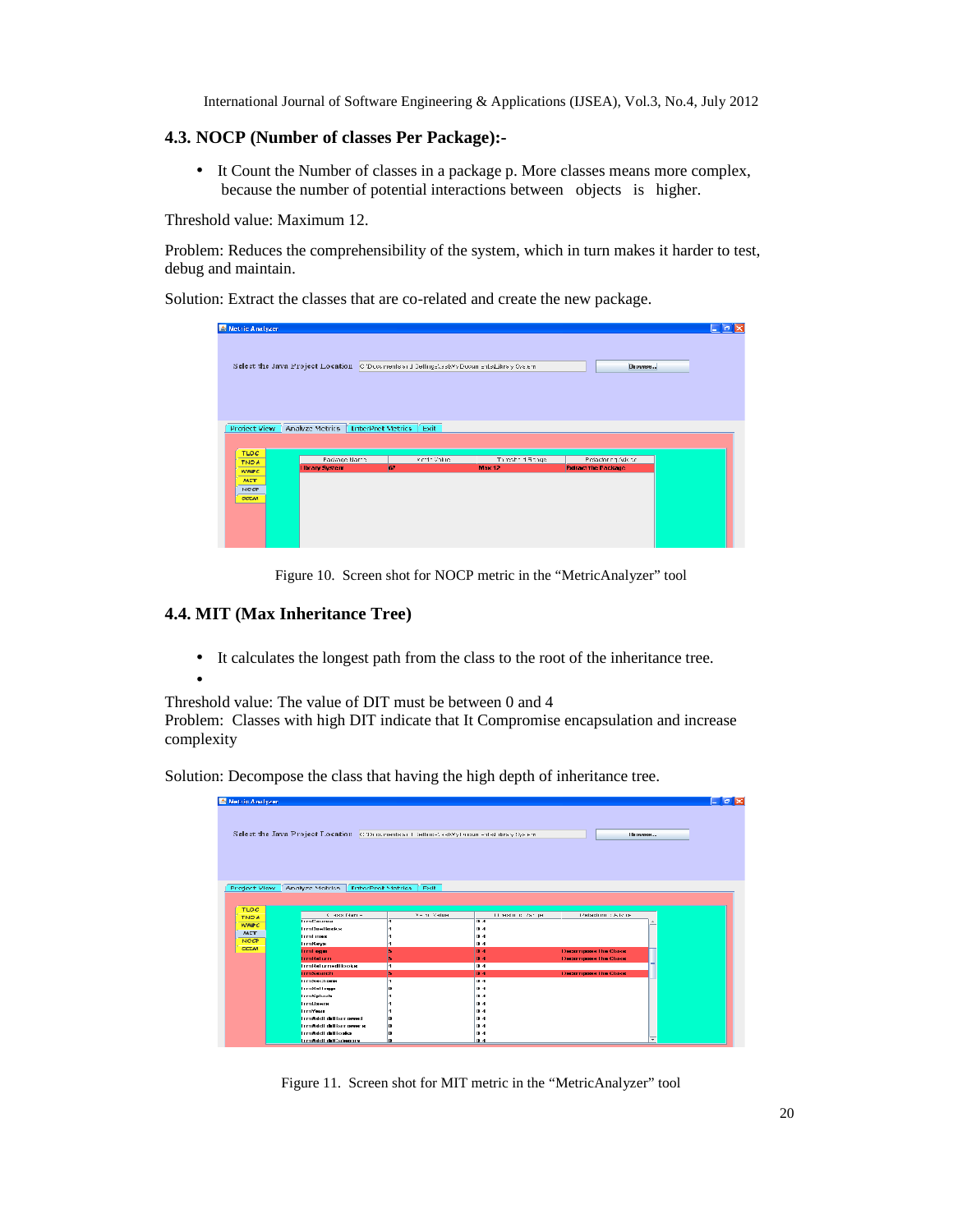## **4.5. CCIM (Cyclomatic Complexity):-**

- It measures the number of linearly independent paths through a program module. i.e, the amount of decision logic in a single software module. It is calculated per class.
- Counts the number of flows through a piece of code. Each time a branch occurs (if, for, while, do, case, catch and the ?: ternary operator, as well as the && and  $\parallel$  conditional logic operators in expressions) this metric is incremented by one

Threshold value: The acceptable range must be between 1and10 Problem: A method with a CC value greater than 10 indicates the high code complexity.

Solution: Extract the Class or Extract Method

|                   | Project View Analyze Metrics   InterPret Metrics   Exit |                  |                              |  |
|-------------------|---------------------------------------------------------|------------------|------------------------------|--|
|                   |                                                         |                  |                              |  |
|                   |                                                         |                  |                              |  |
| Method Name       | Metric Value                                            | Intescold Isange | <b>Idefactor ng Advice</b>   |  |
| InitComboDoxes    |                                                         | $1 - 10$         |                              |  |
| <b>resetTletd</b> |                                                         | $1 - 10$         |                              |  |
| updateField       |                                                         | $1 - 10$         |                              |  |
| <b>resetTlekt</b> |                                                         | $1 - 10$         |                              |  |
| updatel reid      |                                                         | $1 - 10$         |                              |  |
| resett rekt       |                                                         | $1 - 10$         |                              |  |
| updateField       | 12                                                      | $1-10$           | Extract the Class or Extract |  |
| <b>resativaid</b> |                                                         | 1 10             |                              |  |
| updater reid      |                                                         | 1 10             |                              |  |
| resett read       |                                                         | 1 10             |                              |  |
| updateField       | lG.                                                     | 1 1 0            |                              |  |
| <b>resulField</b> |                                                         | 1 1 0            |                              |  |
| updateField       |                                                         | 1 1 0            |                              |  |
|                   |                                                         |                  |                              |  |
| <b>resetField</b> |                                                         | $1 - 10$         |                              |  |

Figure 12. Screen shot for CCIM metric in the "MetricAnalyzer" tool

## **4.6. SIZE (Total Lines of Code):-**

There are two variants of size metric they are function points (fp) and Total Lines of code (TLOC) metric. TLOC is considered in our paper.

- TLOC metric will count the non-blank and non-comment lines in a class.
- This is the simplest way to measure the size of the system.

Threshold value: The acceptable range is between Max 750

Problem: A class with TLOC value greater than 750 increases overall size of the system and reduces the comprehensibility.

Solution: Split up the class and delegate its responsibilities.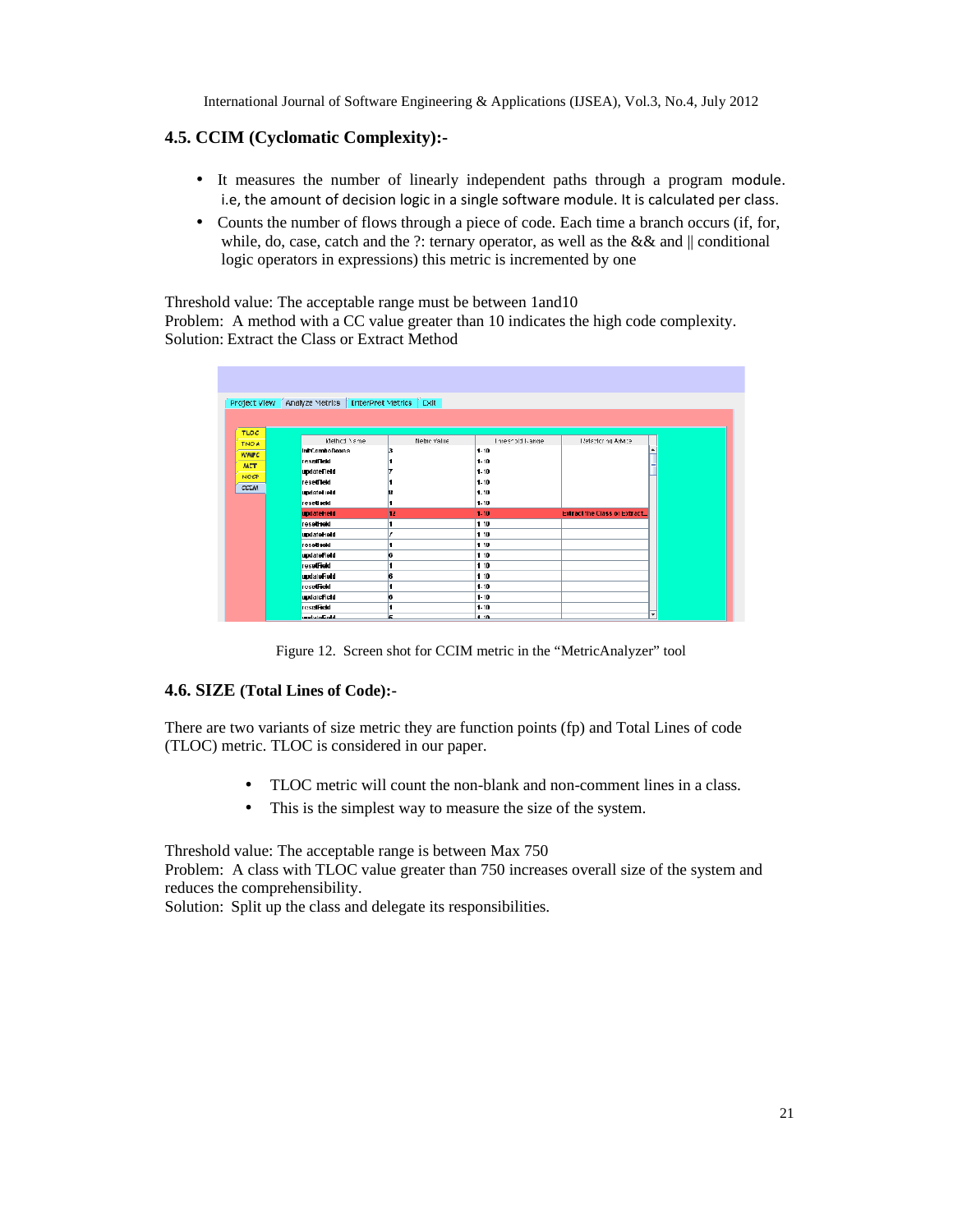| Mulric Analyzer            |                                                                                           |                                 |                                    |                         |                          | 口回文             |
|----------------------------|-------------------------------------------------------------------------------------------|---------------------------------|------------------------------------|-------------------------|--------------------------|-----------------|
|                            |                                                                                           |                                 |                                    |                         |                          |                 |
|                            | Select the Java Project Location of them nents and Beffinethestery Documents@libray@ystem |                                 |                                    |                         | Browse                   |                 |
|                            |                                                                                           |                                 |                                    |                         |                          |                 |
|                            | Project View   Analyze Motrics   InterPret Metrics   Exit                                 |                                 |                                    |                         |                          |                 |
|                            |                                                                                           |                                 |                                    |                         |                          |                 |
| TLOC                       | Class Hame                                                                                | ktetric Vslua                   | Threshold Ranne                    | Defactor ng Advine      |                          |                 |
| <b>TNOA</b><br><b>WARC</b> | <b>IrmDucBooks</b>                                                                        | lep.                            | 4.750                              |                         | ۰                        |                 |
|                            | <b>Irmines</b>                                                                            | BJ                              | 4.750                              |                         |                          |                 |
| <b>MIT</b>                 | <b>frmKeys</b>                                                                            | 71                              | 4750                               |                         |                          |                 |
| <b>NOCT</b>                | <b>hrmLogin</b>                                                                           | 93                              | $-750$                             |                         |                          |                 |
| <b>CCTAN</b>               | <b>ButtonHandler</b>                                                                      | 11                              | $-750$                             |                         |                          |                 |
|                            | <b>frmReturn</b>                                                                          | 183                             | 3750                               |                         |                          |                 |
|                            | <b>IrmReturnedBooks</b>                                                                   | B3                              | 3750                               |                         |                          |                 |
|                            | frmSearch                                                                                 | 20                              | < 750                              |                         |                          |                 |
|                            | frmSactions                                                                               | 126                             | < 750                              |                         |                          |                 |
|                            | frmSattings                                                                               | 61                              | < 750                              |                         |                          |                 |
|                            | frmSplash                                                                                 | 10                              | 4750                               |                         |                          |                 |
|                            | frmUsers.                                                                                 | 152                             | 4750                               |                         |                          |                 |
|                            | <b>formWest</b>                                                                           | 101                             | $-750$                             |                         |                          |                 |
|                            | <b>MDI FORM</b>                                                                           | 1453                            | $-750$                             | <b>Split Has Choose</b> |                          |                 |
|                            | mdlf unclianx                                                                             | pa                              | $-750$                             |                         |                          |                 |
|                            | multimationus                                                                             | 14                              | $ \epsilon$ 50                     |                         | $\overline{\phantom{a}}$ |                 |
|                            | constitute of Afficiations constant                                                       | law                             | $\omega$ , where $\omega$          |                         |                          |                 |
|                            |                                                                                           |                                 |                                    |                         |                          |                 |
|                            |                                                                                           |                                 |                                    |                         |                          |                 |
|                            |                                                                                           |                                 |                                    |                         |                          |                 |
| <b>By start</b>            | <b>De MelhP vijwit</b>                                                                    | The Metric of Analysis of Allis | <b>Bill modified - Moressity -</b> | A Mean, Andecor         | <b>Countries</b> Contact | ■ 9 A ■ IL + 2M |

Figure 13. Screen shot for SIZE metric in the "MetricAnalyzer" tool

# **5. APPLICATION PHASE**

Software Refactoring is the process of changing a software system in such a way that it does not alter the external behavior of the code yet improves the internal structure [6]. It improves the design of the software by eliminating redundancy and reducing complexity. The resulting software is easier to understand and maintain.

Software refactoring is a technique to enhance the maintainability of software, improve reusability and understandability of the software. Our tool "MetricAnlyzer" applies the Object Oriented metrics on the code base and these metric values are then interpreted. Then various refactoring techniques were used to improve the code design and along with that we also studied the impact of refactoring on the software quality through various metrics [5]. The red highlighter showed the values which exceeded the metric threshold value and this made us to refactor those parts of the code base and improve the quality of software.

In the refactoring process the metric values are improved by moving close to the threshold values. Version1 values are the metric values before refactoring and Version2 and Version3 values are the metric values after refactoring which are given in the following tables for the six metrics taken.

|                 | <b>TNOA</b> |     | <b>WMPC</b> |            | <b>NOCP</b> |     |  |
|-----------------|-------------|-----|-------------|------------|-------------|-----|--|
|                 | Avg         | Max | Avg         | <b>Max</b> | Avg         | Max |  |
| <b>Version1</b> | 35          | 95  | 11.56       | 15         | 3           | 3   |  |
| <b>Version2</b> | 16.1        | 39  | 5.89        | 15         | 9           | 9   |  |
| <b>Version3</b> | 11.3        | 41  | 5.5         | 15         | 12          | 12  |  |

Table 3. Comparison of Metric values of Version1, Version2 and Version3 for the first three metrics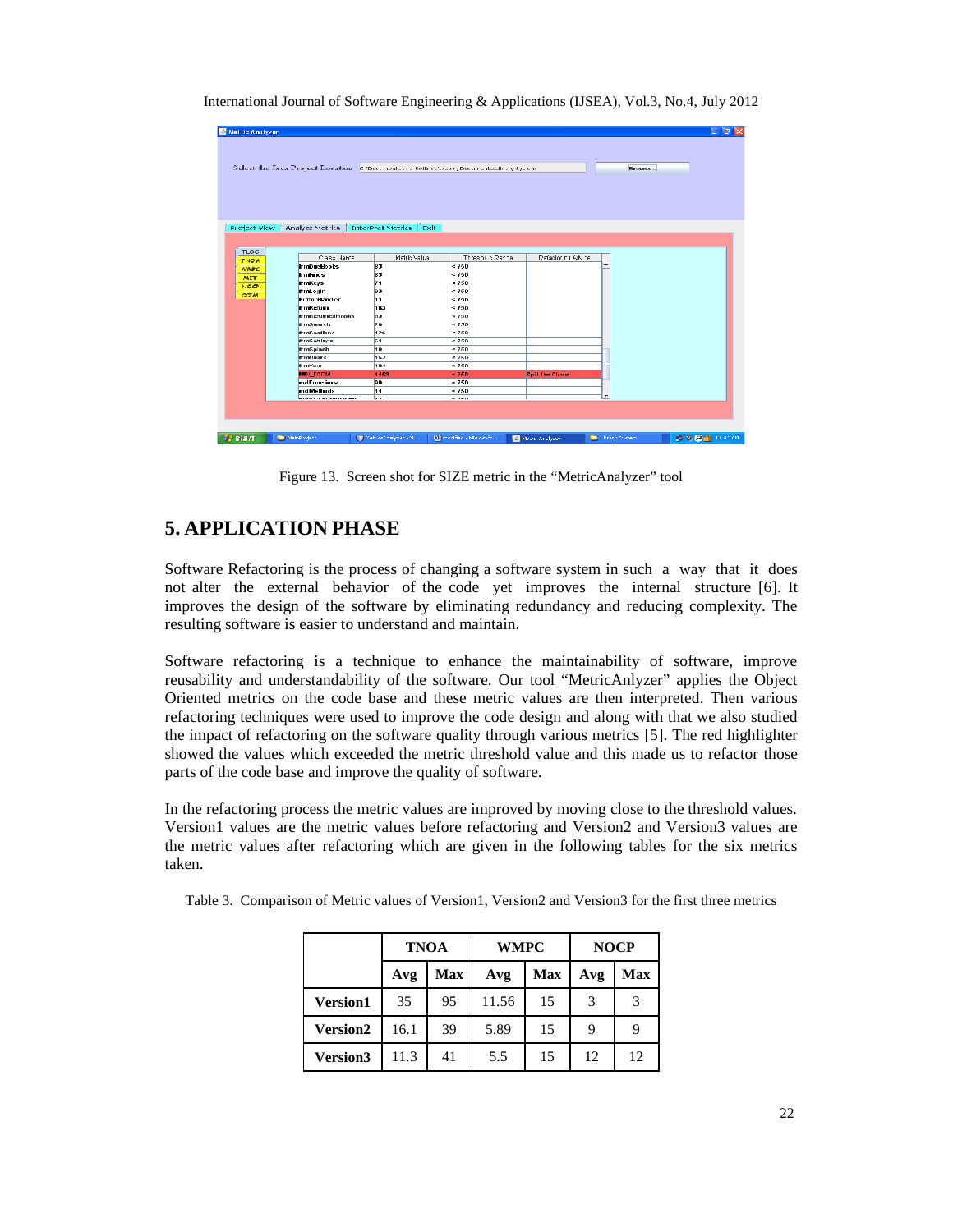|                 | <b>MIT</b> |     | <b>CCIM</b> |     | <b>TLOC</b>  |     |            |
|-----------------|------------|-----|-------------|-----|--------------|-----|------------|
|                 | Avg        | Max | Avg         | Max | <b>Total</b> | Avg | <b>Max</b> |
| <b>Version1</b> | 2.57       | 6   | 3.36        | 56  | 2500         | 500 | 1800       |
| Version2        | 4.11       | 6   | 2.53        | 26  | 2300         | 290 | 900        |
| Version3        | 4.5        | 6   | 2.43        | 13  | 1524         | 127 | 508        |

Table 4. Comparison of Metric values of Version1, Version2 and Version3



Figure 13. Graph depicting the Metric values of Version1, Version2 and Version3